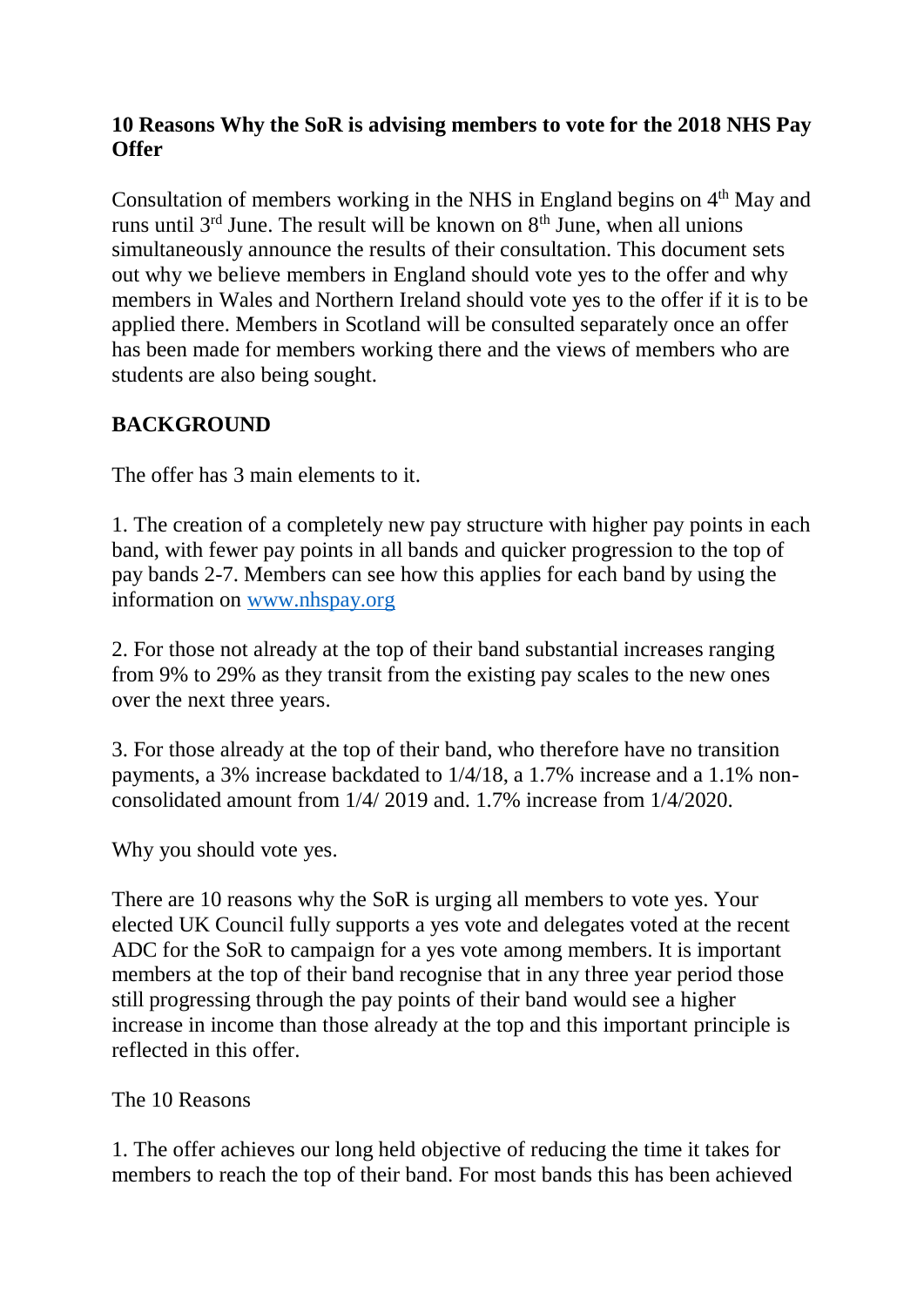with the time taken to reach the top reduced to 3, 4 or 5 years rather than the existing 7 or 8 years.

2. The above has been achieved while at the same time increasing significantly the amount of each pay point.

3. During the transition period members not on the top of their band will receive increases of between 9% and 29%. Members can see their own individual journey plan by visiting www.nhspay.org

4. All members, including those at the top of their band will see their income increase by more than the rate of inflation during the three years of the deal as predicted by the Office for Budget Responsibility in their Economic and Fiscal Outlook of March 2018. They predict prices will grow by 6.1% over the period covered by the offer ( averaging 2.4% this year, 1.8% in 2019 and 1.9% in 2020).

5. For those members who would have been due one or more increment under the old system this offer delivers a significantly better increase than the old incremental progression plus inflation would. Please see www.sor.org for precise details of how this applies to you.

6. For those at the top of their band the 3% increase due this year is higher than increases received by people working in other public services. For example local government employers have agreed a 2% increase, firefighters 1%, civil servants an average of 1.5%, police officers a 1% increase plus a 1% nonconsolidated bonus and prison officers 1.7%. MPs awarded themselves a 1.8% increase.

7. The 3% increase for those at the top of their band is also the highest increase for NHS employees since 2005 which was the final part of the phased introduction of Agenda for Change.

8. This offer also delivers far higher income growth for members than the previous Government policy, which started in 2010 and was still in place in the autumn of last year, of limiting increases to a maximum of 1% until 2020.

9. The offer increases the starting pay for a newly qualified radiographer by nearly £3000 and sees them progress much more quickly than under the existing pay scales. We believe this is a big step in the right direction towards addressing recruitment and retention problems in our profession.